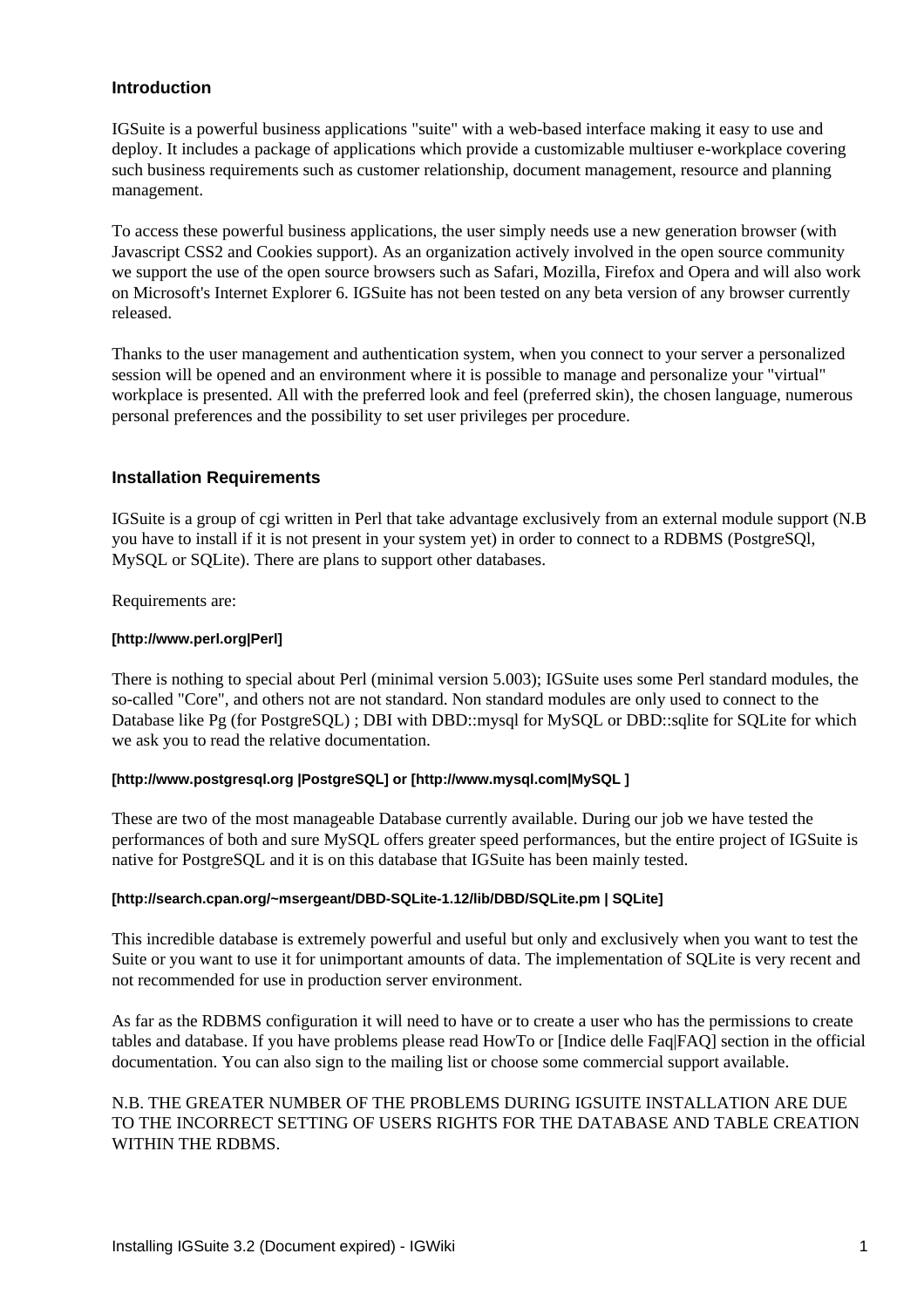#### **[http://www.cpan.org|PG.pm or DBI with DBD::mysql or DBD::SQLite]**

These are modules that allow Perl to interact with the database. It is important to ensure that the one installed is compatible with the version of the database that is being used.

If you use **Linux** we refer you back to the documentation of the respective distribution in use. In fact for some distributions the modules installation happens thanks to an inner packages manager (E.g. for Suse it is Yast) for other distributions will be necessary to leverage the packages offered by http://www.cpan.org

If you use **Windows**, you can download Perl from ActivePerl http://www.activeperl.com a distribution of Active State. Inside of ActivePerl distribution you can find documentation relative to PPM (Perl Package Manager) in order to install the cited modules on. On the IGSuite site in the Howto section there is available a mini-howto that explains how to install modules under Windows.

*N.B. The Pg.pm Perl interface module necessary to connect PostgreSQL to IGSuite is not the same one as DBI/DBD::Pg!!*

### **Linux (Any Distribution) - Windows (98 98SE XP NT 2000)**

We choose to write IGSuite applications so that they are portable and can be run on almost every platform. This allows the customer the freedom to run the platform of their choice.

Make you sure that requirements list is compatible with the platform you want to use for the installation of IGSuite and all should work without any problems.

Currently we have tested IGSuite on following systems: Suse, RedHat, Mandriva, Gentoo, Debian, Slackware, Win98, Win2000 Server, Win XP.

For futher information, you can consult these documents: [Installing IGSuite under Windows]

### **[http://www.apache.org|Apache]**

This web server is distributed for all currently tested platforms and only requires a small amount of customization inside of the configuration file (httpd.conf).

Be sure that all folders and of particular note: "DocumentRoot" and "cgi-bin" (or practically the system directory that contains the data files and cgi scripts of IGSuite) they have the read, write and execute permissions (for cgi-bin directory) for the system user who executes Apache.

We recommend that you configure Apache as a in Virtual Host configuration for IGSuite so as not to interfere with other "Web Sites" managed by the Apache web server.

#### **[http://www.hylafax.org|HylaFax (optional)]**

Without a doubt this is one of the better open source Fax servers that exists. It does not need any particular attention from within the IGSuite framework. Once it is installed (IGSuite can also be installed without it) you will have to configure a user who has sufficient privileges to access the received fax using the FTP protocol (Please read official documentation of Hylafax for more details).

In order to use all the Hylafax features in IGSuite (on Linux only), it will be necessary to install also the LIBTIFF package on the server where IGSuite is installed.

*N.B. At moment there is no version of Hylafax available for Windows, therefore the Hylafax feature is not usable when IGSuite is installed on a Windows platform*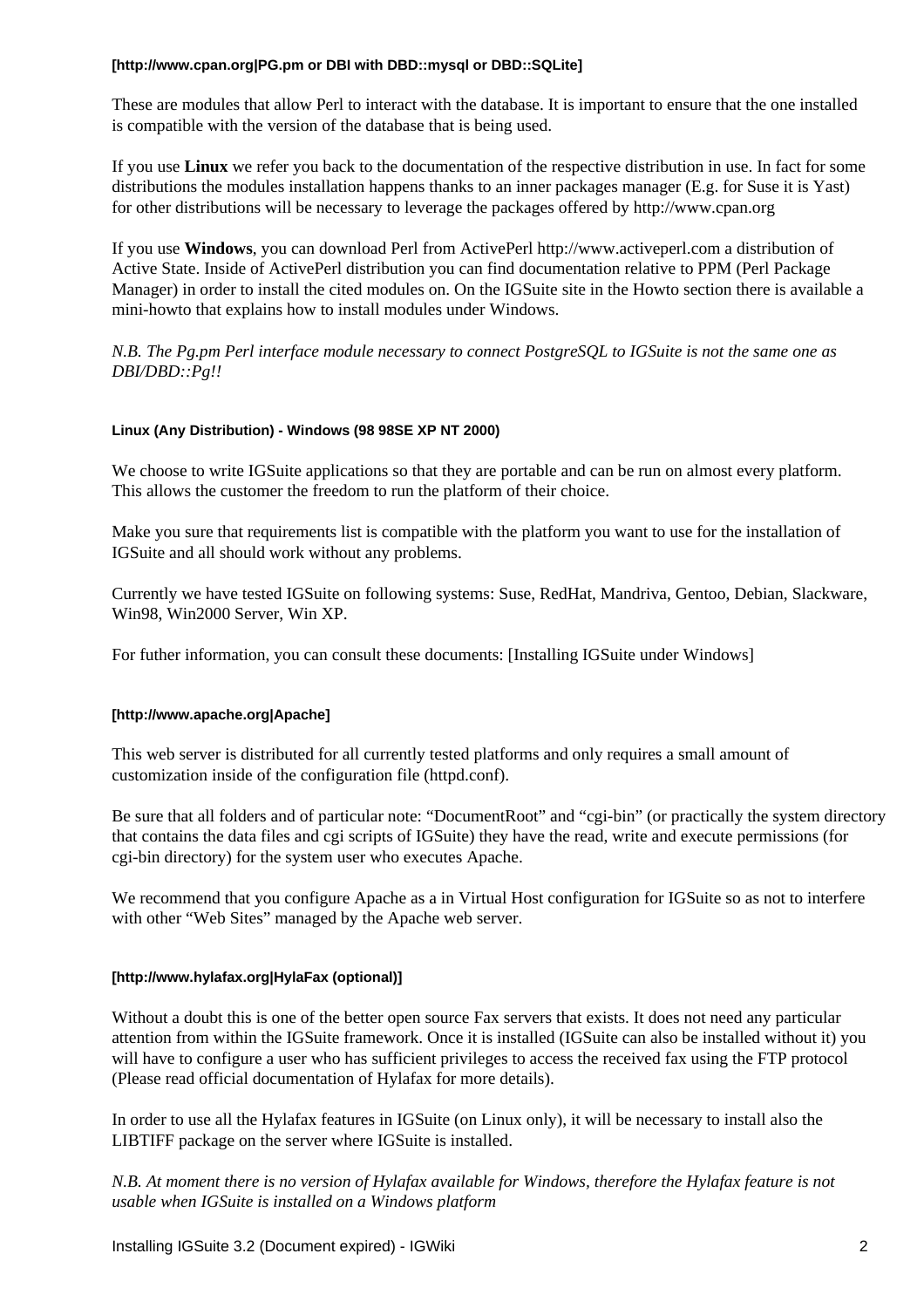#### **[http://www.samba.org|Samba (optional)]**

On samba we will simply share the Apache "DocumentRoot" directory, where every user of IGSuite on the client side has privileges to read and write, by mapping the share to a local drive unit letter. (e.g. "L: " ).

The share will also have to allow reading and writing to the user who executes Apache. This in order to allow IGSuite to create documents and standard templates.

You can consult HowTo section on the IGSuite official site project.

# **Configuration**

If, before installing IGSuite all the installation requirements have not been met then numerous anomalies can be expected which will compromise the execution of the functionalities in the suite.

However as user root/Administrator of the system, you can type "perl install.pl", and answer all the questions that appear and this will assist you in ensuring you meet all the requirements for a successful installation.

At the moment, in order to configure IGWebMail you will need to manually edit the configuration file cgi\_directory/conf/igsuite.conf and to follow the explanations contained in it. For more information, please read this document on [configuring igsuite|How to configure IGSuite].

IGWebMail can receive email messages by taking advantage of a number of mechanisms from the use of the POP3 protocol to the direct reading of the mail spool directory. On Windows systems it will be necessary to use the SMTP and POP3 protocols for the sending and receiving of the email.

### **Quick Start**

When the installation has been successfully completed, you simply have to use a browser (that support HTML 4; CCS; JavaScript; and that is **cookies** enabled) and point it to the web server address.

You can open the index.html file made by installation script or call "igsuite" script by an address like this:

Example: http://my\_server\_domain/cgi-bin/igsuite

A form will ask you a Login name and a Password. You have to insert that ones you set up for "administrator of IGSuite" during the installation. Once you have logged in, click on "Staff" item and add others system users or follow the information provided.

### **On-Line Update**

To update IGSuite, you have two possibilities: manual update or automatic update.

**Manual Update:** Execute from the command line the follow script:

root@server# /directory/of/cgi/igsuited --update-igsuite

**Automatic Update:** "igsuited" is a daemon, which will take care of numerous operations. One of these is the one to always keeps the system up to date, by the updating of the scripts and also the updating of the tables and the databases needed by IGSuite.